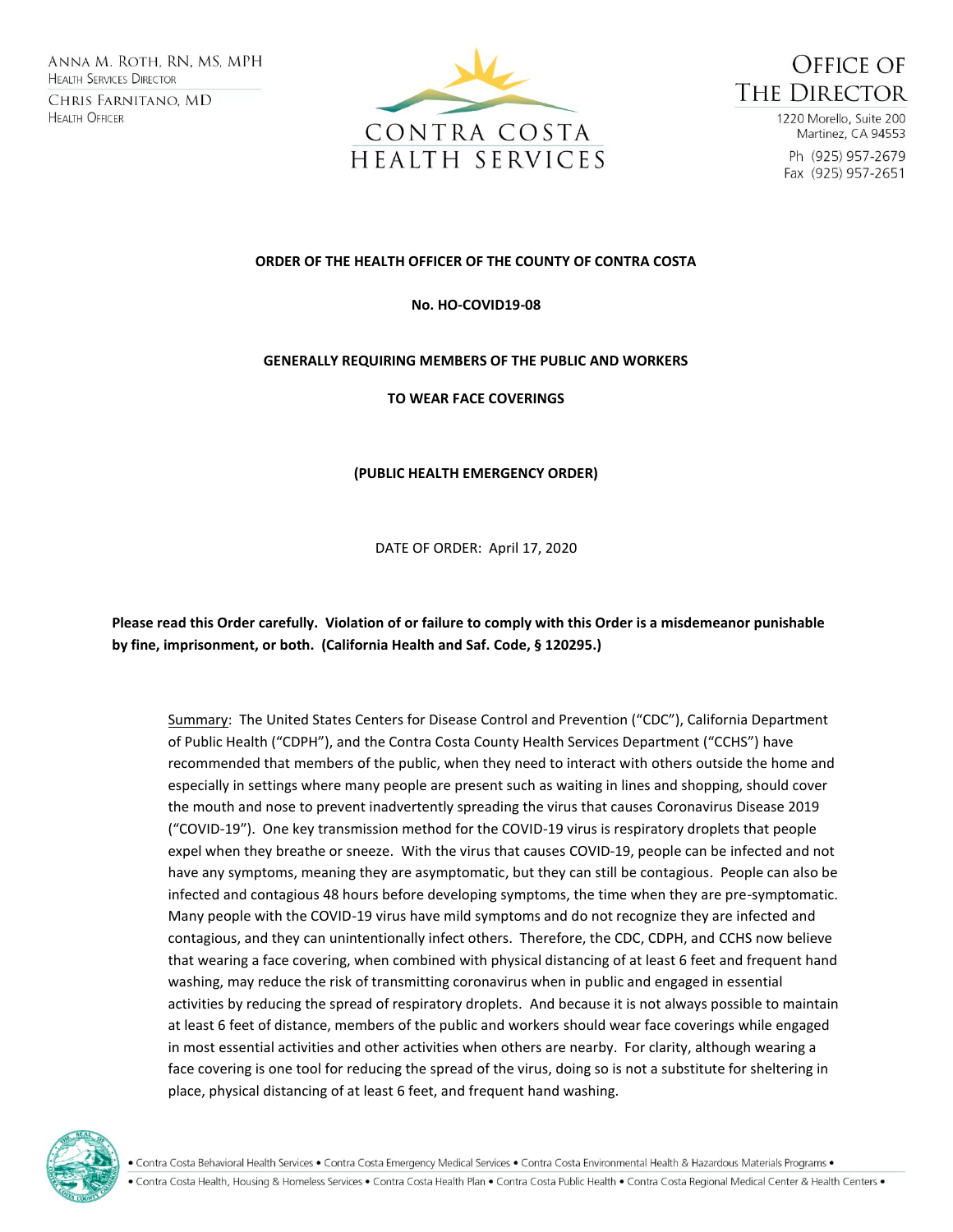This Order requires that people wear Face Coverings, which may be simple do-it-yourself coverings as further described below, in three main settings. First, members of the public must wear Face Coverings while inside of or waiting in line to enter Essential Businesses and other businesses or facilities engaged in Minimum Basic Operations, providing Essential Infrastructure, and providing Essential Government Functions (except Healthcare Operations, which are subject to different requirements), when seeking healthcare from Healthcare Operations, and when waiting for or riding on public transportation and other types of shared transportation. Each of the capitalized terms other than "Face Coverings" in the preceding sentence is defined in Health Officer Order No. HO-COVID19-03. Second, this Order also requires employees, contractors, owners, and volunteers of all Essential Businesses or those operating public transportation and other types of shared transportation to wear a Face Covering when at work. And third, this Order also requires workers engaged in Minimum Basic Operations, Essential Infrastructure work, and Essential Government Functions to wear a Face Covering in areas where the public is present or likely to be and at any time when others are nearby.

This Order includes certain exceptions. For instance, this Order does not require that any child aged twelve years or younger wear a Face Covering and recommends that any child aged two years or younger should not wear one because of the risk of suffocation. This Order also does not apply to people who are in their own cars alone or with members of their own household. It also does not require people wear Face Coverings while engaged in outdoor recreation such as walking, hiking, bicycling, or running, though it does recommend that they have a Face Covering with them and still requires them to practice social distancing and other measures to protect against transmission of the virus.

UNDER THE AUTHORITY OF CALIFORNIA HEALTH AND SAFETY CODE SECTIONS 101040 and 120175, THE HEALTH OFFICER OF THE COUNTY OF CONTRA COSTA ("HEALTH OFFICER") ORDERS:

- 1. This Order will take effect at 8:00 a.m. on April 22, 2020, and will continue to be in effect until it is extended, rescinded, superseded, or amended in writing by the Health Officer.
- 2. As used in this Order, a "Face Covering" means a covering made of cloth, fabric, or other soft or permeable material, without holes, that covers only the nose and mouth and surrounding areas of the lower face. A covering that hides or obscures the wearer's eyes or forehead is not a Face Covering. Examples of Face Coverings include a scarf or bandana; a neck gaiter; a homemade covering made from a t-shirt, sweatshirt, or towel, held on with rubber bands or otherwise; or a mask, which need not be medical-grade. A Face Covering may be factory-made, or may be handmade and improvised from ordinary household materials. The Face Covering should be comfortable, so that the wearer can breathe comfortably through the nose and does not have to adjust it frequently, so as to avoid touching the face. For as long as medical grade masks such as N95 masks and surgical masks are in short supply, members of the public should not purchase those masks as Face Coverings under this Order; those medical grade masks should be reserved for health care providers and first responders. In general, even when not required by this Order, people are strongly encouraged to wear Face



. Contra Costa Behavioral Health Services . Contra Costa Emergency Medical Services . Contra Costa Environmental Health & Hazardous Materials Programs .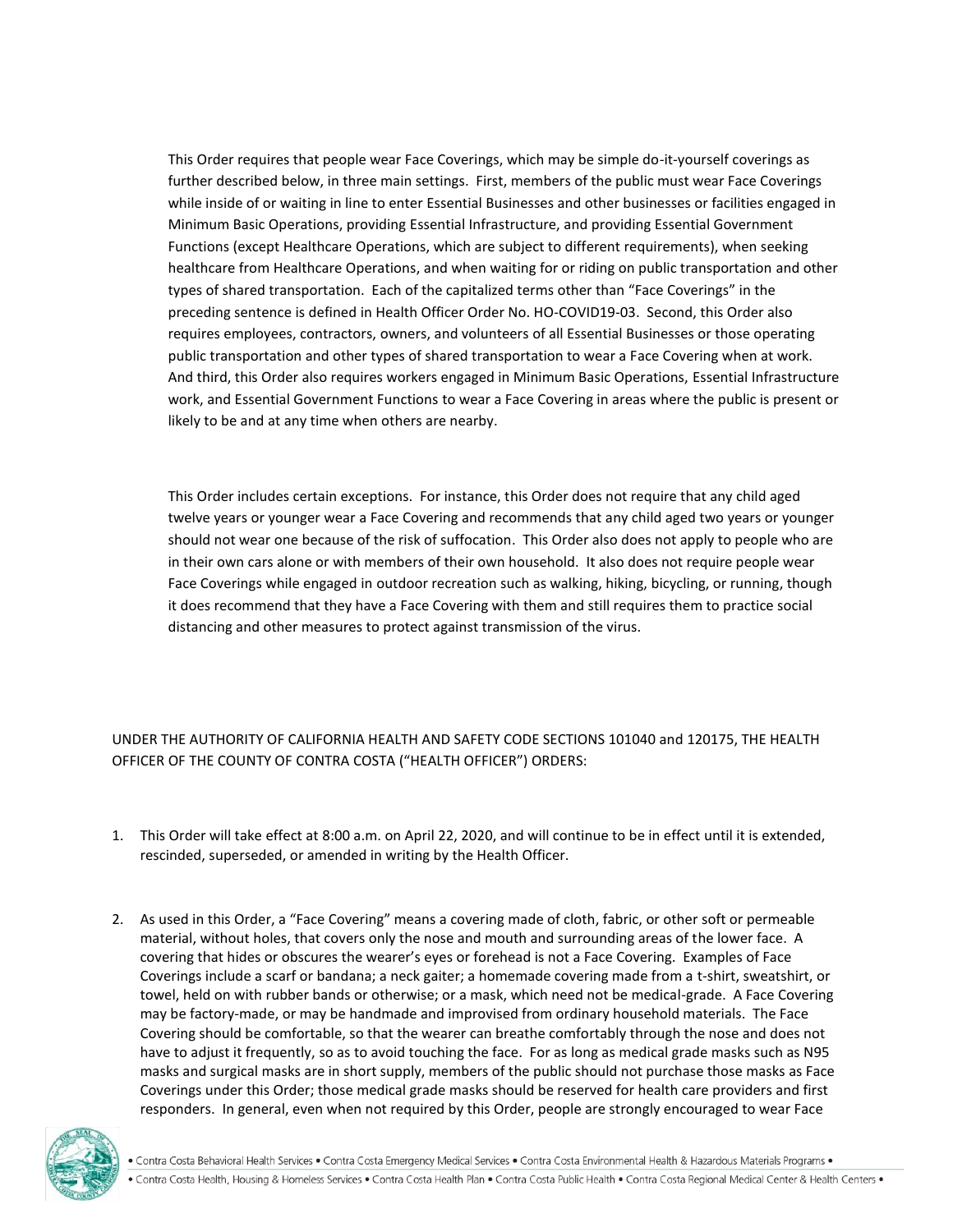Coverings when in public.Also, for Face Coverings that are not disposed after each use, people should clean them frequently and have extra ones available so that they have a clean one available for use.

Note that any mask that incorporates a one-way valve (typically a raised plastic cylinder about the size of a quarter on the front or side of the mask) that is designed to facilitate easy exhaling is not a Face Covering under this Order and is not to be used to comply with this Order's requirements. Valves of that type permit droplet release from the mask, putting others nearby at risk.

A video showing how to make a face covering and additional information about how to wear and clean Face Coverings may be found at the website of Centers for Disease Control and Prevention, at [https://www.cdc.gov/coronavirus/2019-ncov/prevent-getting-sick/diy-cloth-face-coverings.html.](https://www.cdc.gov/coronavirus/2019-ncov/prevent-getting-sick/diy-cloth-face-coverings.html)

- 3. All members of the public, except as specifically exempted below, must wear a Face Covering outside their home or other place they reside in the following situations:
	- a. When they are inside of, or in line to enter, any Essential Business (as that term is defined in Section 13.f of the Health Officer's Order No. HO-COVID19-03, dated March 31, 2020 ("Order No. HO-COVID19-03")), including, but not limited to, grocery stores, convenience stores, supermarkets, laundromats, and restaurants;
	- b. When they are inside or at any location or facility engaging in Minimum Basic Operations or seeking or receiving Essential Government Functions (as defined in Sections 13.g and 13.d, respectively, of Order No. HO-COVID19-03) inside of any location or facility;
	- c. When they are engaged in Essential Infrastructure work (as defined in Section 13.c of Order No. HO-COVID19-03);
	- d. When they are obtaining services at Healthcare Operations (as defined by in Section 13.b of Order No. HO-COVID19-03) — including hospitals, clinics, COVID-19 testing locations, dentists, pharmacies, blood banks and blood drives, other healthcare facilities, mental health providers, or facilities providing veterinary care and similar healthcare services for animals — unless directed otherwise by an employee or worker at the Healthcare Operation; or
	- e. When they are waiting for or riding on public transportation (including without limitation any bus, BART, or Amtrak) or paratransit or are in a taxi, private car service, or ride-sharing vehicle.
- 4. Each driver or operator of any public transportation or paratransit vehicle, taxi, or private car service or ridesharing vehicle must wear a Face Covering while driving or operating such vehicle, regardless of whether a member of the public is in the vehicle, due to the need to reduce the spread of respiratory droplets in the vehicle at all times.
- 5. All Essential Businesses, as well as entities and organizations with workers engaged in Essential Infrastructure work, Minimum Basic Operations, or Essential Government Functions (except for Healthcare Operations, which are subject to their own regulation regarding specified face coverings), must:
	- a. Require their employees, contractors, owners, and volunteers to wear a Face Covering at the workplace and when performing work off-site any time the employee, contractor, owner, or volunteer is:
		- i. interacting in person with any member of the public;
		- ii. working in any space visited by members of the public, such as by way of example and without limitation reception areas, grocery store or pharmacy aisles, service counters, public restrooms,



• Contra Costa Health, Housing & Homeless Services • Contra Costa Health Plan • Contra Costa Public Health • Contra Costa Regional Medical Center & Health Centers •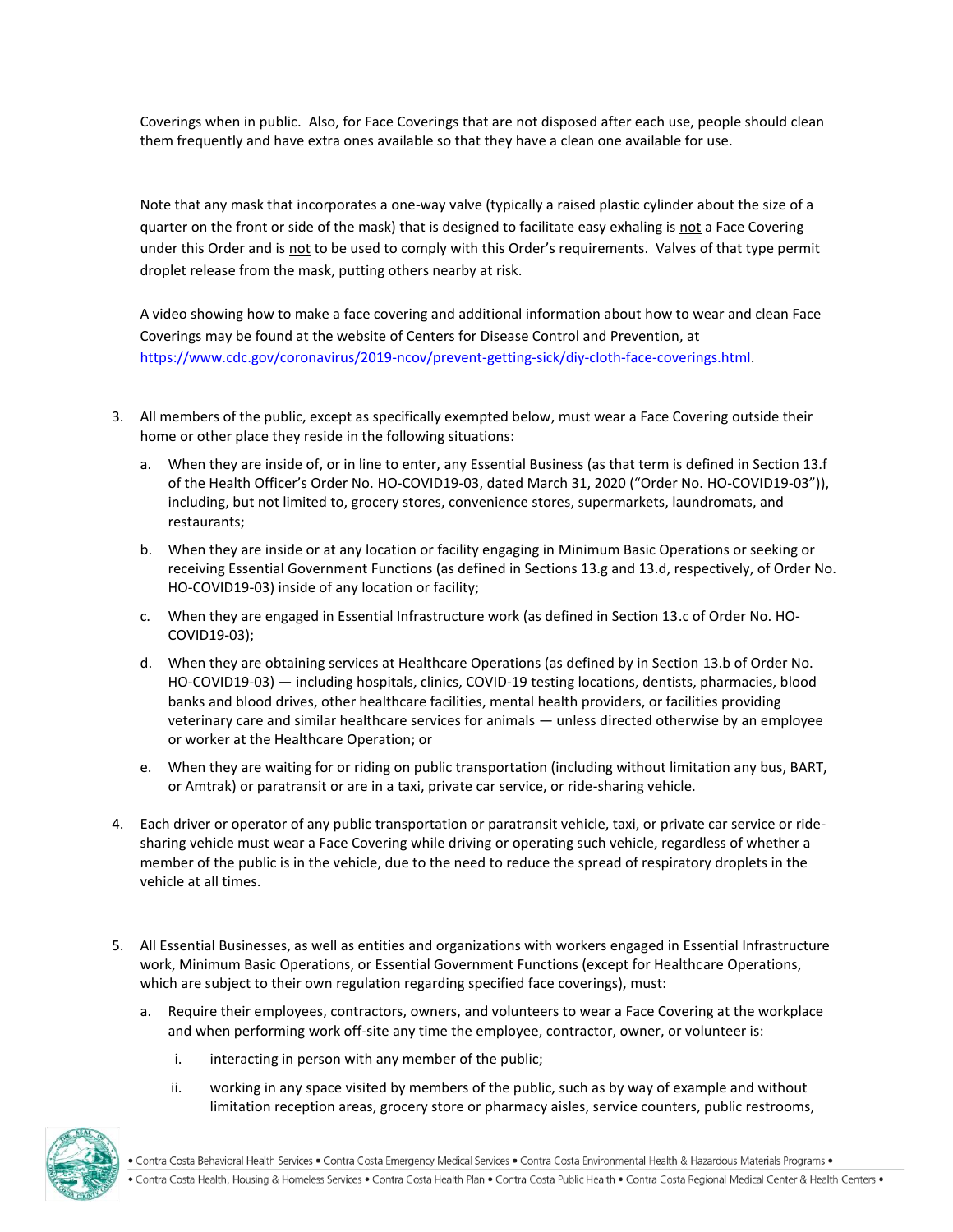cashier and checkout areas, waiting rooms, service areas, and other spaces used to interact with the public, regardless of whether anyone from the public is present at the time;

- iii. working in any space where food is prepared or packaged for sale or distribution to others;
- iv. working in or walking through common areas such as hallways, stairways, elevators, and parking facilities; or
- v. in any room or enclosed area when other people (except for members of the person's own household or residence) are present.

For clarity, a Face Covering is not required when a person is in a personal office (a single room) when others outside of that person's household are not present as long as the public does not regularly visit the room. By way of example and without limitation, a construction worker, plumber, bank manager, accountant, or bike repair person is not required to wear a Face Covering if that individual is alone and in a space not regularly visited by the public, but that individual must put on a Face Covering when coworkers are nearby, when being visited by a client/customer, and anywhere members of the public or other coworkers are regularly present.

- b. Take reasonable measures, such as posting signs, to remind their customers and the public of the requirement that they wear a Face Covering while inside of or waiting in line to enter the business, facility, or location. Essential Businesses and entities or organizations that engaged in Essential Infrastructure work or Minimum Basic Operations must take all reasonable steps to prohibit any member of the public who is not wearing a Face Covering from entering and must not serve that person if those efforts are unsuccessful and seek to remove that person.
- 6. Any child aged two years or less must not wear a Face Covering because of the risk of suffocation. This Order does not require that any child aged twelve years or less wear a Face Covering. Parents and caregivers must supervise use of Face Coverings by children to avoid misuse.
- 7. Wearing a Face Covering is recommended but not required while engaged in outdoor recreation such as walking, hiking, bicycling, or running. But each person engaged in such activity must comply with social distancing requirements including maintaining at least six feet of separation from all other people to the greatest extent possible. Additionally, it is recommended that each person engaged in such activity bring a Face Covering and wear that Face Covering in circumstances where it is difficult to maintain compliance with social distancing requirements, and that they carry the Face Covering in a readily accessible location, such as around the person's neck or in a pocket, for such use. Because running or bicycling causes people to more forcefully expel airborne particles, making the usual minimum 6 feet distance less adequate, runners and cyclists must take steps to avoid exposing others to those particles, which include the following measures: wearing a Face Covering when possible; crossing the street when running to avoid sidewalks with pedestrians; slowing down and moving to the side when unable to leave the sidewalk and nearing other people; never spitting; and avoiding running or cycling directly in front of or behind another runner or cyclist who is not in the same household.
- 8. This Order does not require any person to wear a Face Covering while driving alone, or exclusively with other members of the same family or household, in a motor vehicle.



• Contra Costa Health, Housing & Homeless Services • Contra Costa Health Plan • Contra Costa Public Health • Contra Costa Regional Medical Center & Health Centers •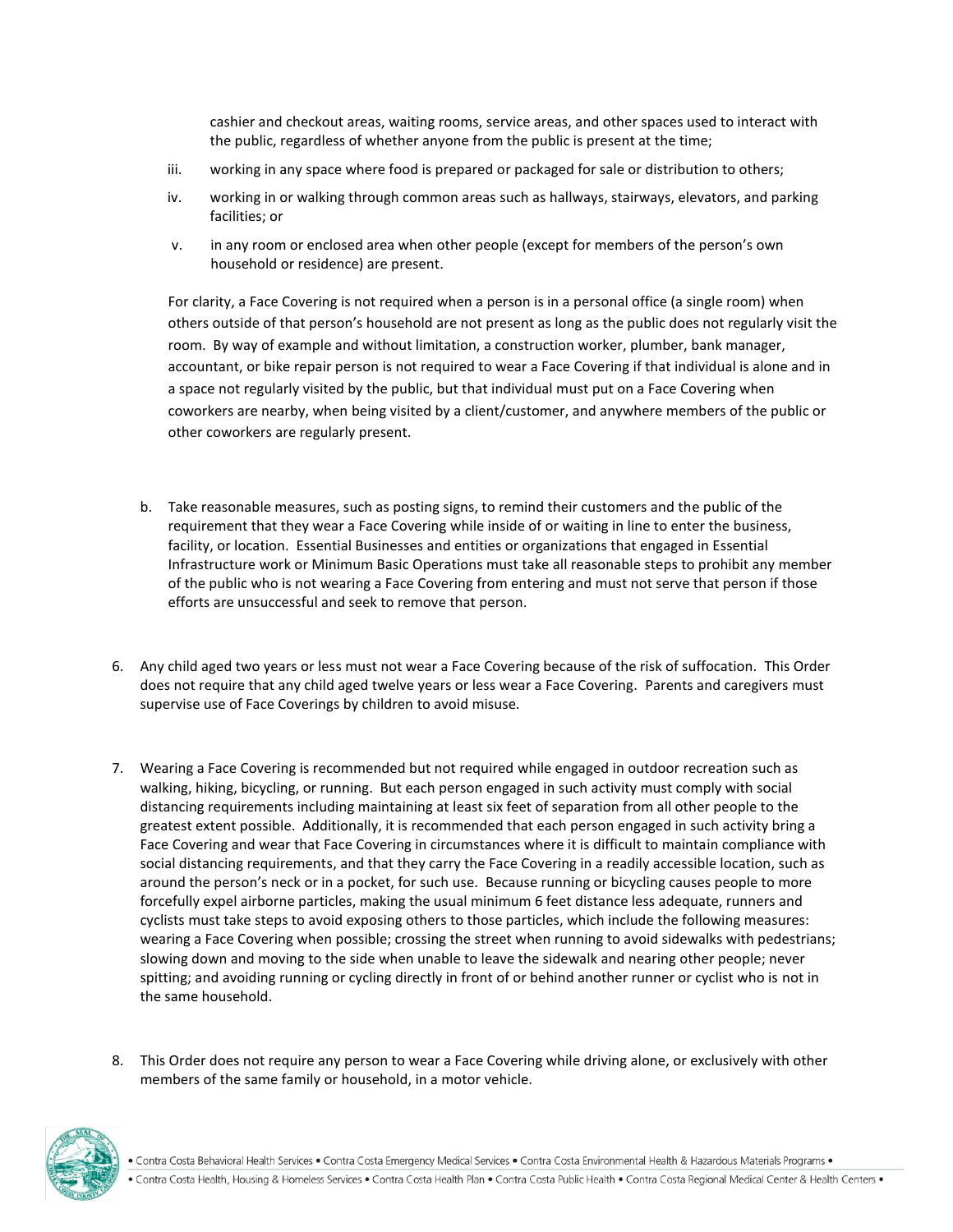- 9. A Face Covering is also not required by this Order to be worn by a particular individual if the person can show either: (1) a medical professional has advised that wearing a Face Covering may pose a risk to the person wearing the mask for health-related reasons; or (2) wearing a Face Covering would create a risk to the person related to their work as determined by local, state, or federal regulators or workplace safety guidelines. A Face Covering should also not be used by anyone who has trouble breathing or is unconscious, incapacitated, or otherwise unable to remove the Face Covering without assistance.
- 10. The intent of this Order is to ensure that all people who are visiting or working at Essential Businesses and all people who are seeking care at healthcare facilities or engaged in certain types of public transit or transportation with others wear a Face Covering to reduce the likelihood that they may transmit or receive the COVID-19 virus. The intent of this Order is also to ensure that people who work for or seek services from entities engaged in Essential Infrastructure work, Minimum Basic Operations, or Essential Government Functions also wear a Face Covering when they are in close proximity to others. In so doing, this Order will help reduce the spread of the COVID-19 virus and mitigate the impact of the virus on members of the public and on the delivery of critical healthcare services to those in need. All provisions of this Order must be interpreted to effectuate this intent.
- 11. This Order is issued based on evidence of increasing occurrence of COVID-19 within Contra Costa County ("County"), the Bay Area, and the United States of America, scientific evidence and best practices regarding the most effective approaches to slow the transmission of communicable diseases generally and COVID-19 specifically. Due to the outbreak of the COVID-19 virus in the general public, which is now a pandemic according to the World Health Organization, there is a public health emergency throughout the County. With the virus that causes COVID-19, people can be infected and contagious and not have any symptoms, meaning they are asymptomatic. People can also be infected and contagious 48 hours before developing symptoms, the time when they are pre-symptomatic. Many people with the COVID-19 virus have mild symptoms and do not recognize they are infected and contagious, and they can unintentionally infect others. Therefore, the CDC, CDPH, and CCHS now believe that wearing a face covering, when combined with physical distancing of at least 6 feet and frequent hand washing, may reduce the risk of transmitting coronavirus when in public and engaged in essential activities. And because it is not always possible to maintain at least 6 feet of distance, members of the public and workers are required to wear face coverings while engaged in most essential activities and other activities when others are nearby. For clarity, although wearing a face covering is one tool for reducing the spread of the virus, doing so is not a substitute for sheltering in place, physical distancing of at least 6 feet, and frequent hand washing.
- 12. This Order is also issued in light of the existence, as of April 16, 2020, of 631 confirmed cases of infection by the COVID-19 virus in the County, including a significant and increasing number of suspected cases of community transmission. This Order is necessary to slow the rate of spread, and the Health Officer will continue to assess the quickly evolving situation and may modify this Order, or issue additional Orders, related to COVID-19, as changing circumstances dictate.
- 13. This Order is also issued in accordance with, and incorporates by reference, the March 31, 2020, Shelter in Place Order No. HO-COVID19-03 issued by the Health Officer, the March 4, 2020, Proclamation of a State of Emergency issued by Governor Gavin Newsom, the March 12, 2020, Executive Order (Executive Order N-25- 20) issued by Governor Newsom, the March 10, 2020, Proclamation by the Contra Costa County Board of Supervisors declaring the existence of a local emergency, and guidance issued by the CDPH and CDC, as each of them have been or may be supplemented.



. Contra Costa Behavioral Health Services . Contra Costa Emergency Medical Services . Contra Costa Environmental Health & Hazardous Materials Programs .

• Contra Costa Health, Housing & Homeless Services • Contra Costa Health Plan • Contra Costa Public Health • Contra Costa Regional Medical Center & Health Centers •